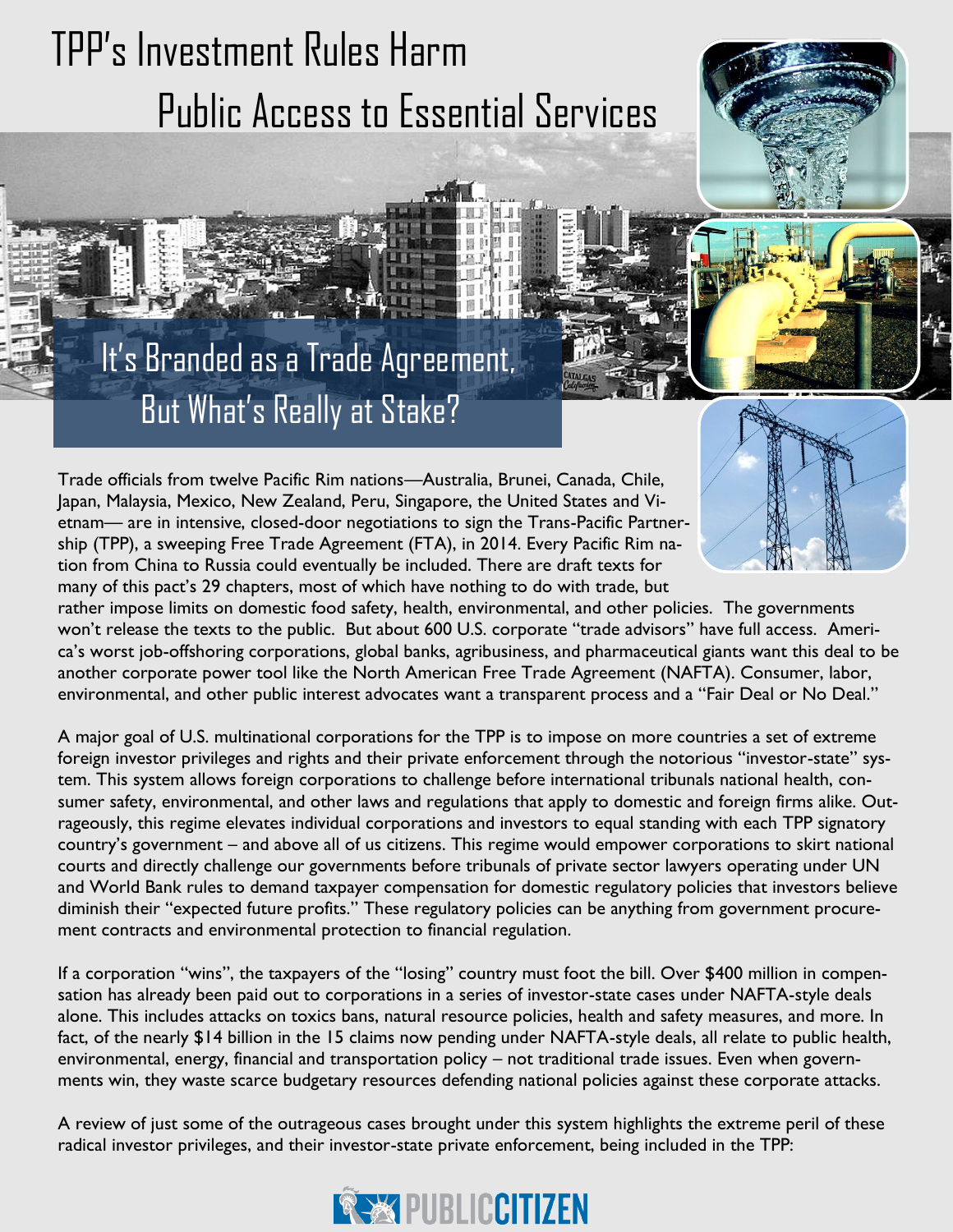콤

## **Argentina attacked by neoliberals after following neoliberal policy.**

Argentina has been the number one target of corporations under the investor-state system. The country received awful economic advice from the International Monetary Fund and other international bodies, and the policies that it adopted created significant economic difficulties in the late 1990s and early 2000s. Since that time, more than 50 corporations have attacked Argentina through the country's bilateral investment treaties (BIT) with the United States and European nations, alleging that the country's efforts to pull itself out of economic recession violated their investor rights. Over half of these cases are still unresolved. Argentina has been ruled against in nearly 80 percent of the cases where a tribunal has made it to the final merit stages, and has been ordered to pay out over \$500 million to corporations. Most of these cases relate to sensitive services, like access to water, electricity, and gas.

### **Undermining water services, democracy and federalism, Take 1.**

The French water company Vivendi and affiliated companies launched the first investor-state attack on Argentina. The foreign investor made a deal with Ramón Ortega, the outgoing governor of the province of Tucumán, to take over the provincial water utility he had just privatized. But the move was deeply rejected by local residents, who elected as governor on July 2, 1995 a candidate named Antonio Bussi, who promised to block the privatization. But later that month, the lame-duck governor handed over the concession anyway. In September, customers saw a doubling on average of the invoices they had previously been paying. As any observer might have anticipated, after assuming office in October, Bussi and the provincial legislature took steps to limit invoice increases. The company chafed at these moves. But rather than submit the dispute to provincial courts, as it had contractually committed to do in the deal with Ortega, the foreign investors launched a BIT case. Their lawyer? None other than Daniel Price, one of the architects of NAFTA's investors-state provisions under the

Bush I administration. In its investor-state claim, the company argued that the federal government

should have intervened to block the provincial government from limiting rate increases. The company lost its claim in a 2000 ruling, which said that the federal government should not be held responsible for these provincial-level actions. Vivendi didn't like that result, so tried to get a different one, proceeding to have the case annulled and re-litigated.

In 2007, the company finally got a different investorstate panel to agree with it, even though there was some evidence that the arbitrator appointed by Vivendi had a conflict of interest. (She served on the board of Swiss bank UBS, which had an interest in the outcome of the case.) The tribunal ordered Argentine citizens to pay the company over \$100 million – essentially concluding that the Argentine federal government should have violated its own constitution by intervening in provincial affairs, to allow a foreign investor (that flouted its contractual obligations and failed to take into account the obvious political risk to its investment) to jack up rates on a poor population.

#### **Undermining water services, Take 2.**

While many in the United States were shocked to a standstill by the tragic events of 9-11, the U.S. water company Azurix (an Enron subsidiary) and its law firm King & Spalding launched an investor-state attack on Argentina on September 19, 2001. The company's complaint? The company took over the newly privatized water concession of the province of Buenos Aires on July 1, 1999. As with the case with Tucumán, the first invoices the company sent out represented a stark price increase for many customers. The provincial *govern-*